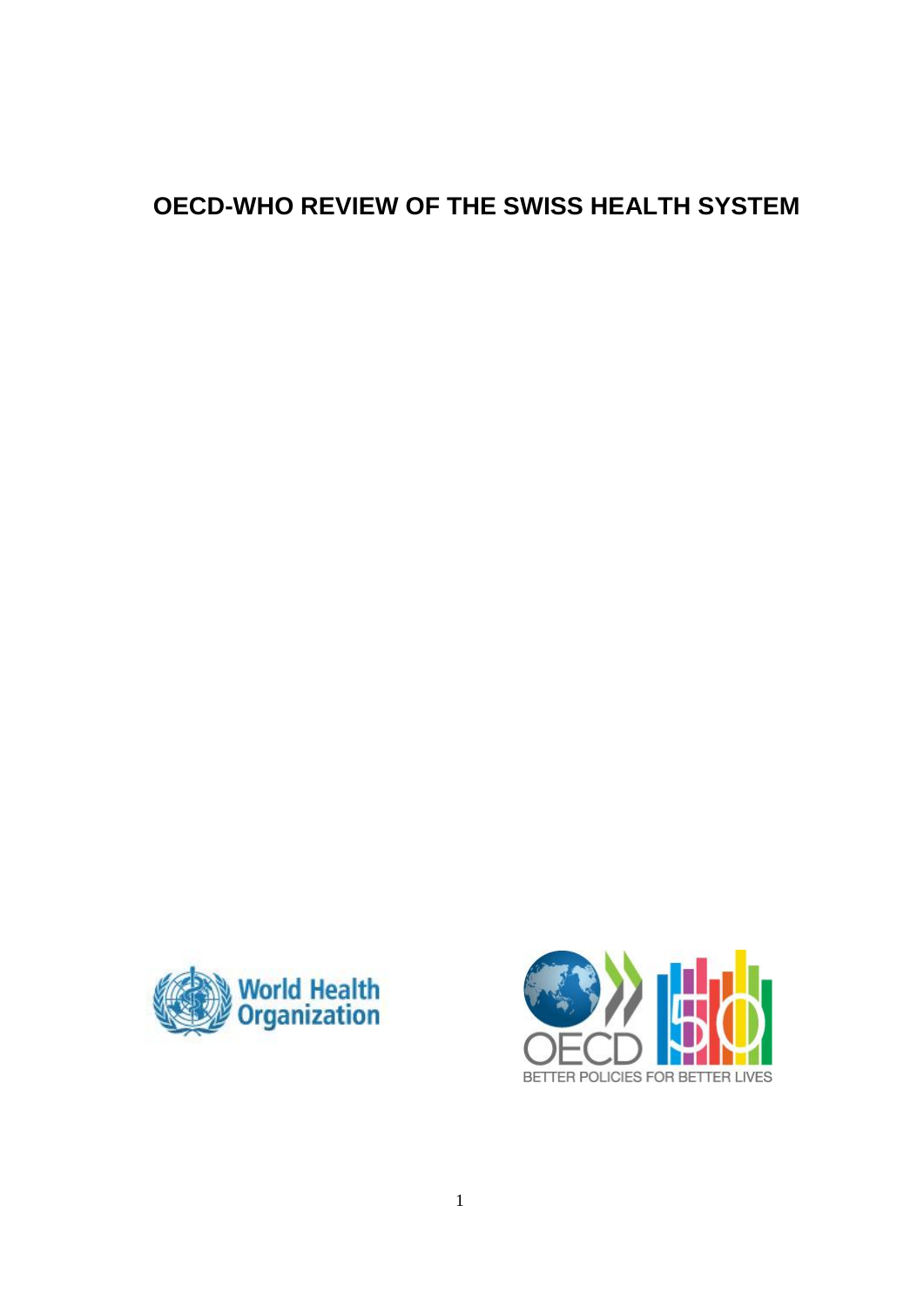(Fig. 1.6)

**Health expenditure in OECD countries as a percentage of GDP, 2009**



Greece (1999-2007), Portugal (1999-2008), Australia (1999, 2008), Japan (1999-2008), Korea (1999-2006). Sw itzerland may overestimate kyears in brackets:<br>Serece (1999-2007), Portugal (1999-2008), Australia (1999, 2008), Japan (1999-2008), Korea (1999-200<br>Switzerland may overestimate expenditure for long-term care, one compon \* Information on data for Israel: http://dx.doi.org/10.1787/888932315602.

Source: OECD Health Data 2011.

Share of GDP, 2009 **Average annual percentage change, 1999-2009** Average annual percentage change, 1999-2009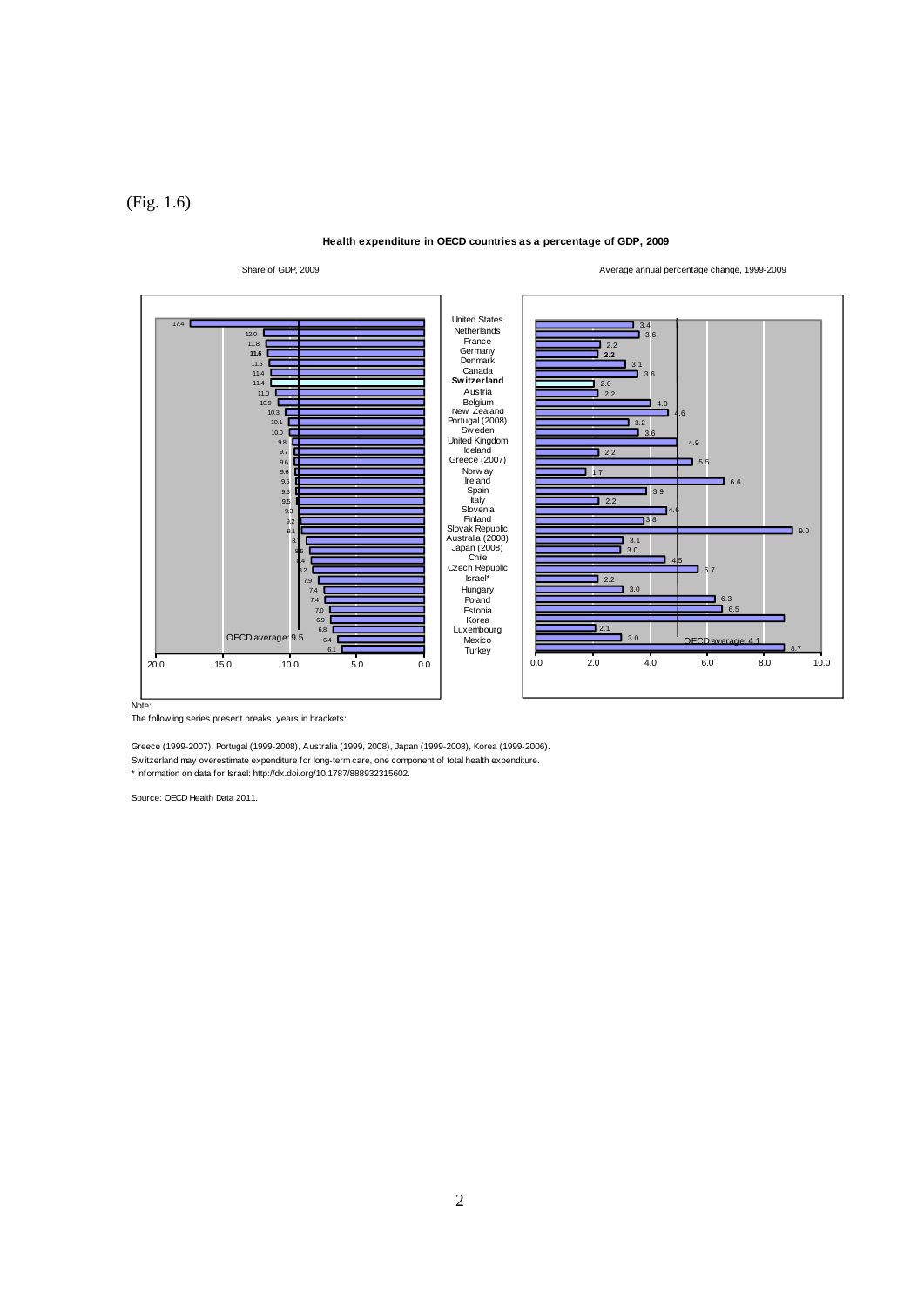### (Figure 1.9)

## **Expenditure on promotion and prevention as a share of current health expenditure in OECD countries, 2008**



*Source: OECD Health Data 2010.* prevention and public health.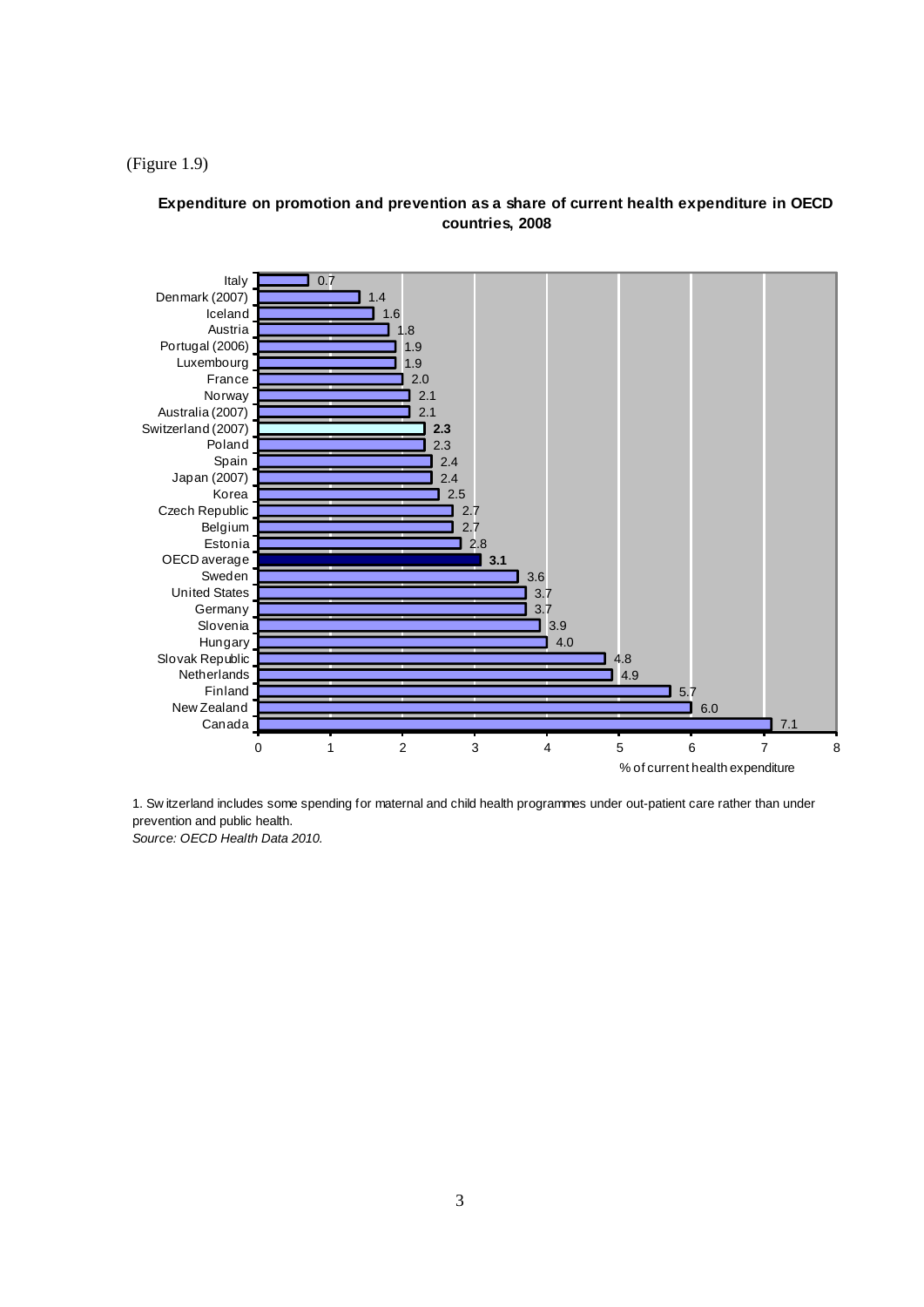(Fig. 2.5)



**Average LAMal premium burden after the payment of premium-reduction subsidies, as a share of disposable income, for five types of households, in 1998, 2002 and 2007**

Source: OFSP (2008), Monitoring 2007.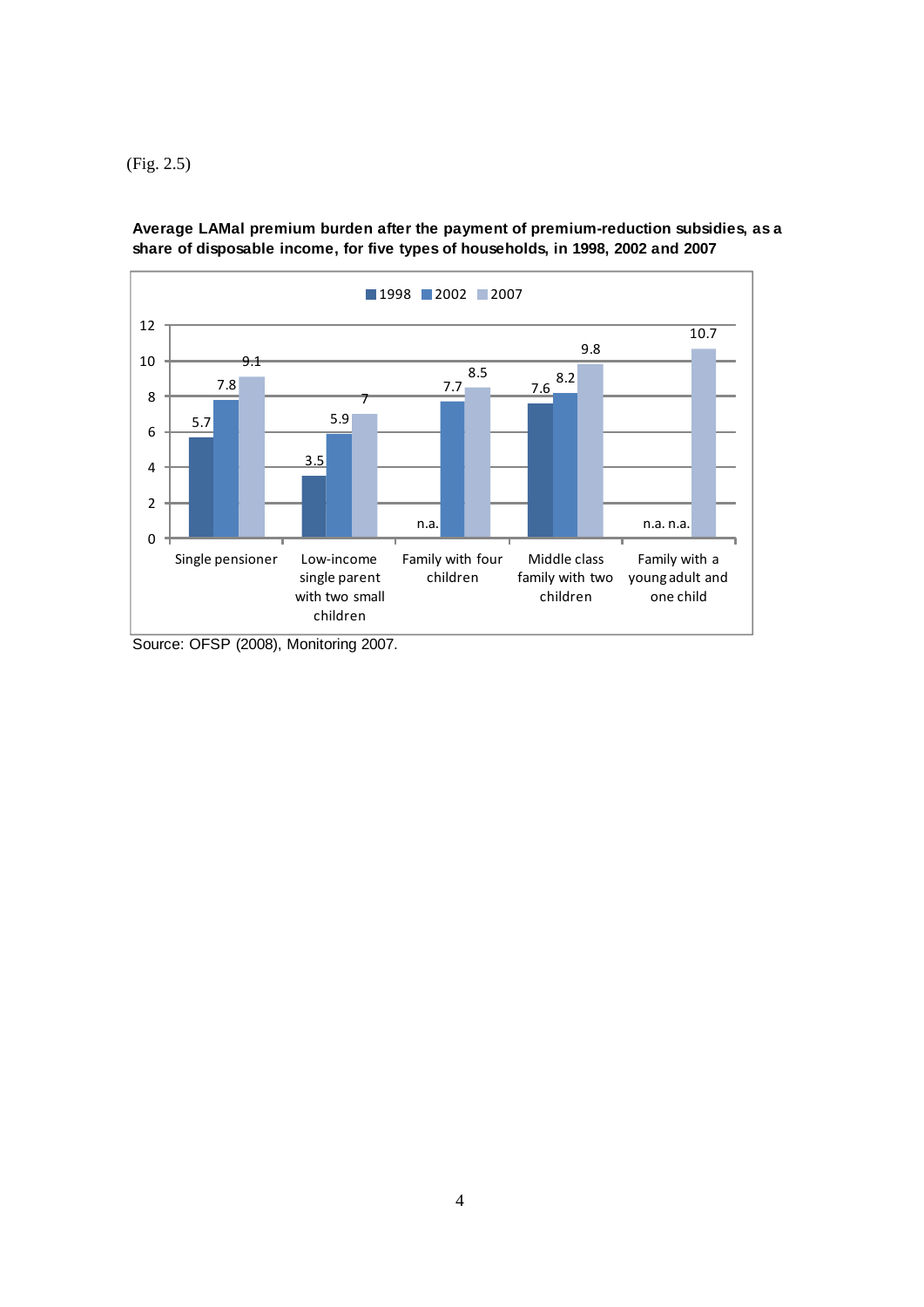(Fig. 2.6)



#### **Households' direct payments for health care in OECD countries, 2009**

Note: Data for Australia and Japan refer to 2008. Data on OOP per capita refer to 2008 for Portugal, 2007 for Turkey and Austria, and to 2006 for the Netherlands. Data on the share of OOP in final households' consumption refer to 2008 for Austria and to 2007 for Portugal.

OOP: Out-of-pocket.

\* Information on data for Israel: http://dx.doi.org/10.1787/888932315602.

Source: OECD Health Data 2011.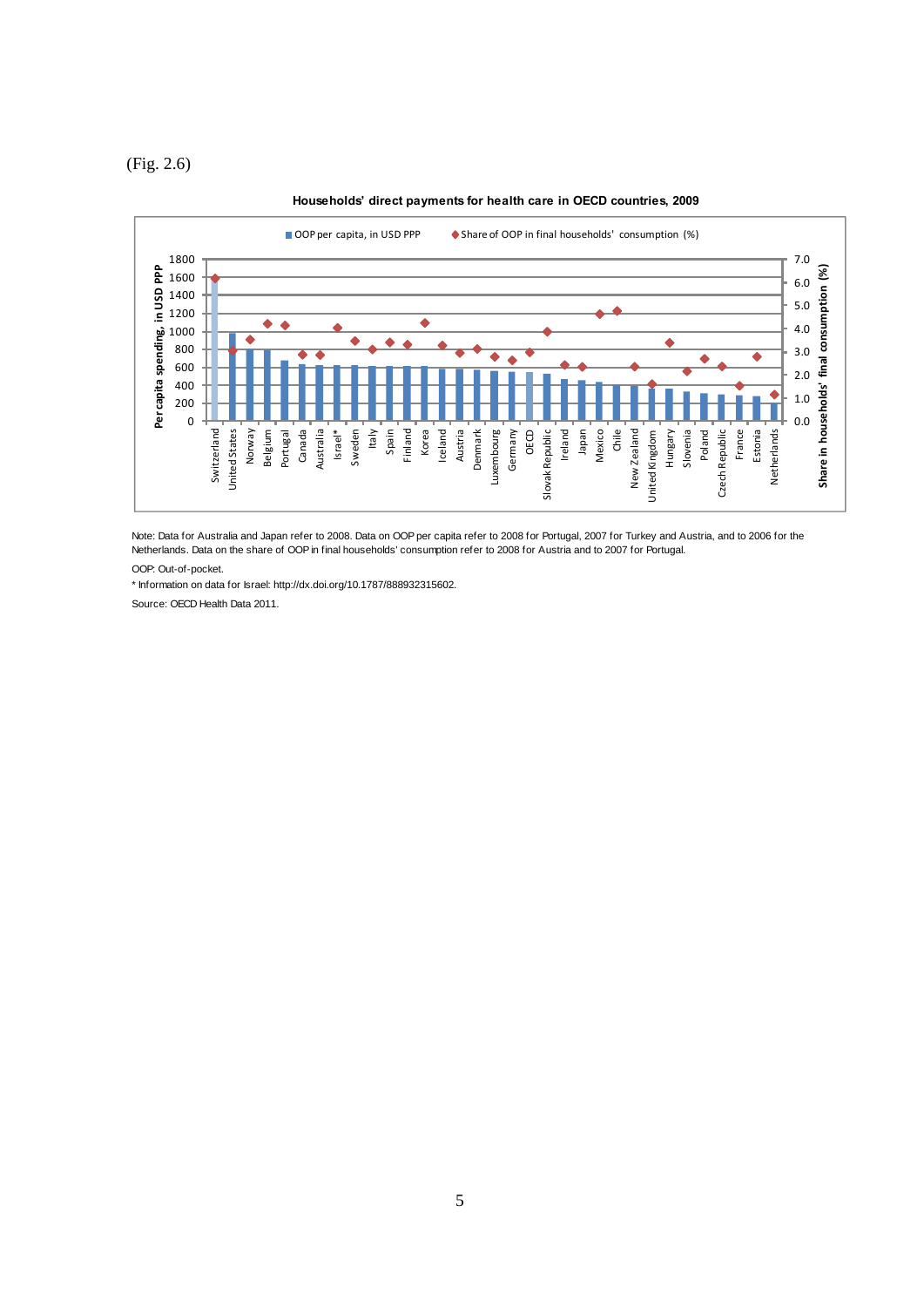(Figure 3.4)



**General practitioner density in OECD countries**

Source: OECD Health Data 2010. \* Information on data for Israel: http://dx.doi.org/10.1787/888932315602.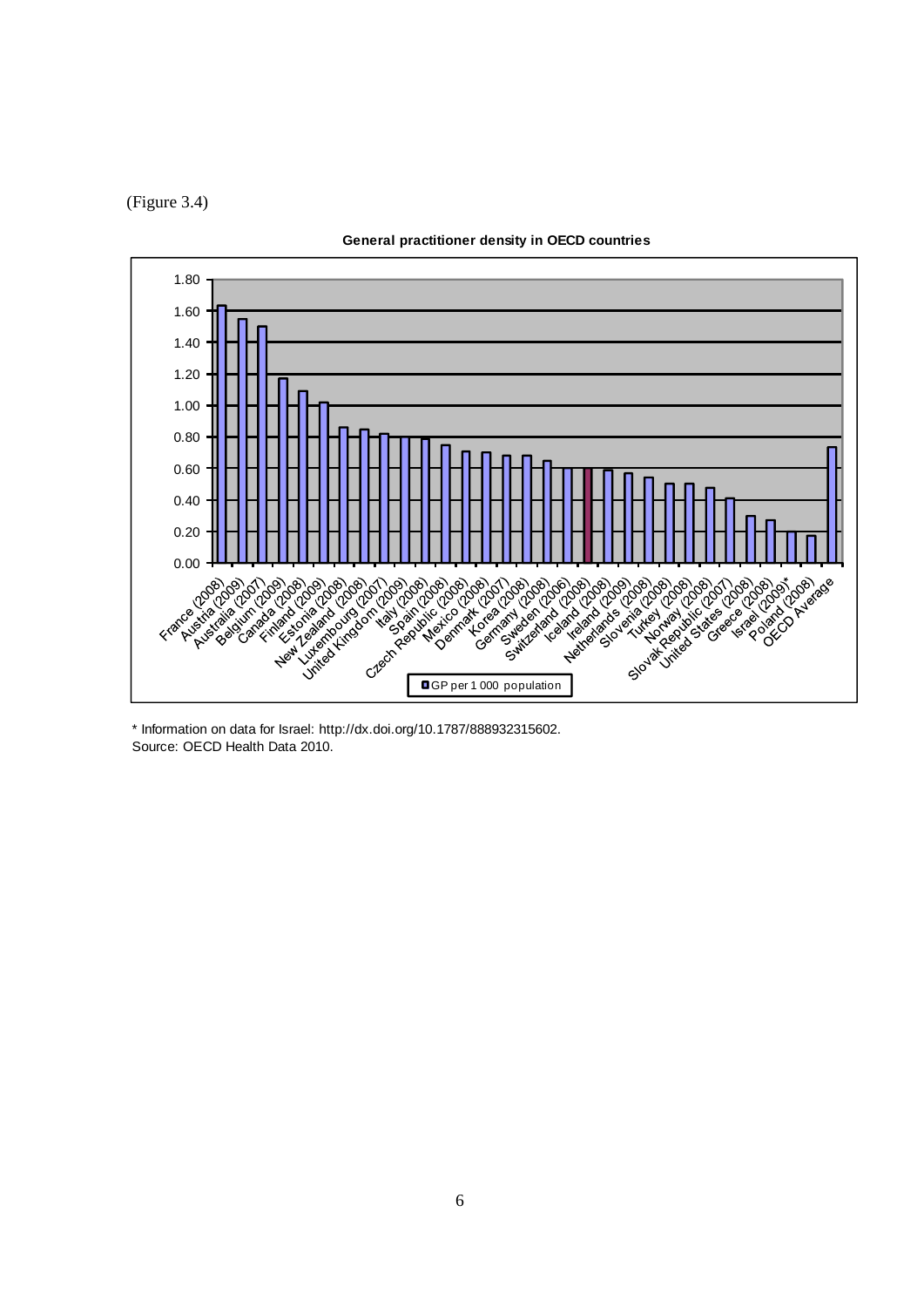# (Figure 4.2)



#### **Average length of stay for acute care across OECD countries, 2009**

1. 2008 data.

2. 2007 data.

3. 2006 data.

Source: OECD Health Data 2010.

<sup>\*</sup> Information on data for Israel: http://dx.doi.org/10.1787/888932315602.